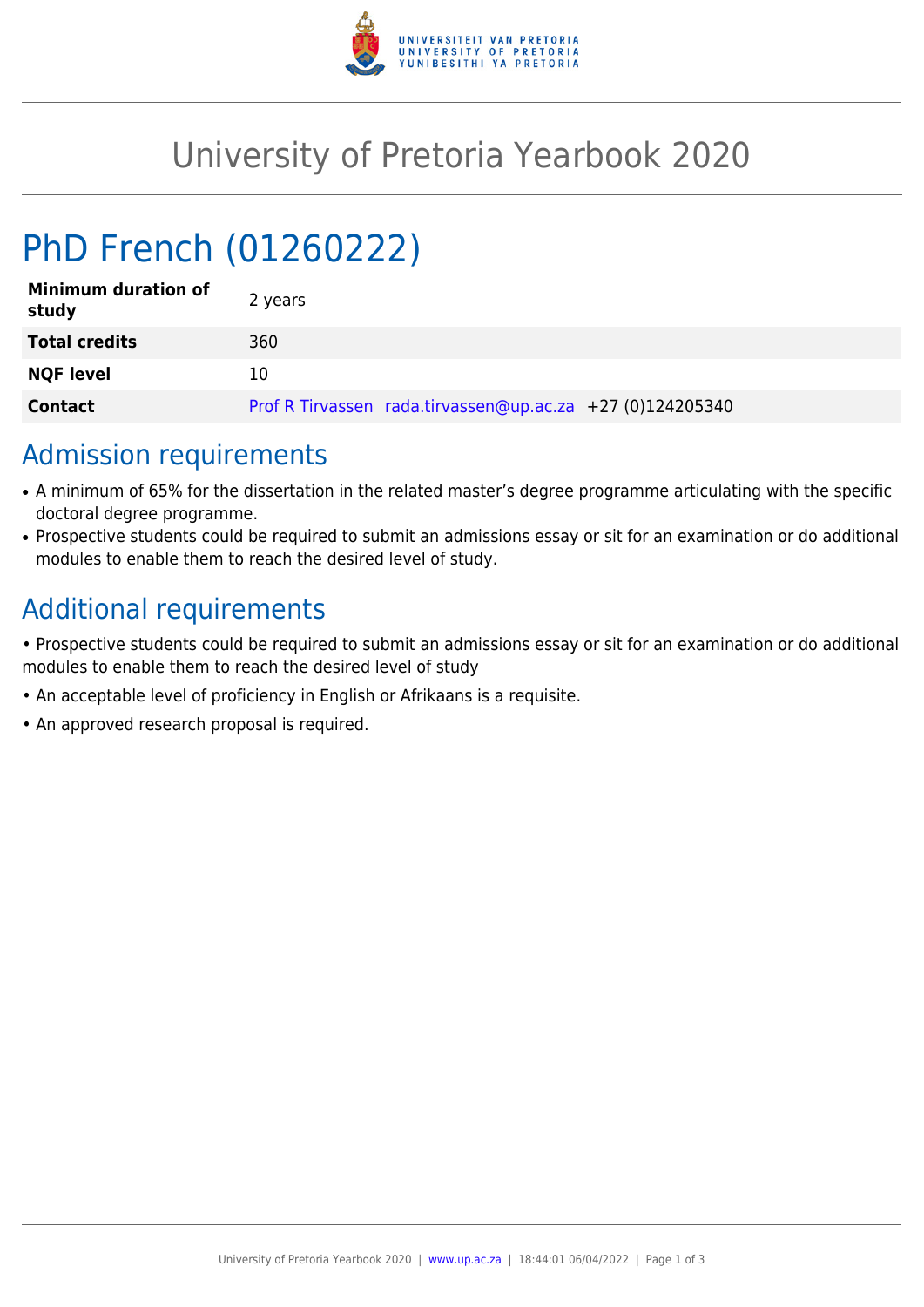

## Curriculum: Year 1

**Minimum credits: 360**

#### **Core modules**

[Thesis: French 990](https://www.up.ac.za/faculty-of-education/yearbooks/2020/modules/view/FRN 990) (FRN 990) - Credits: 360.00